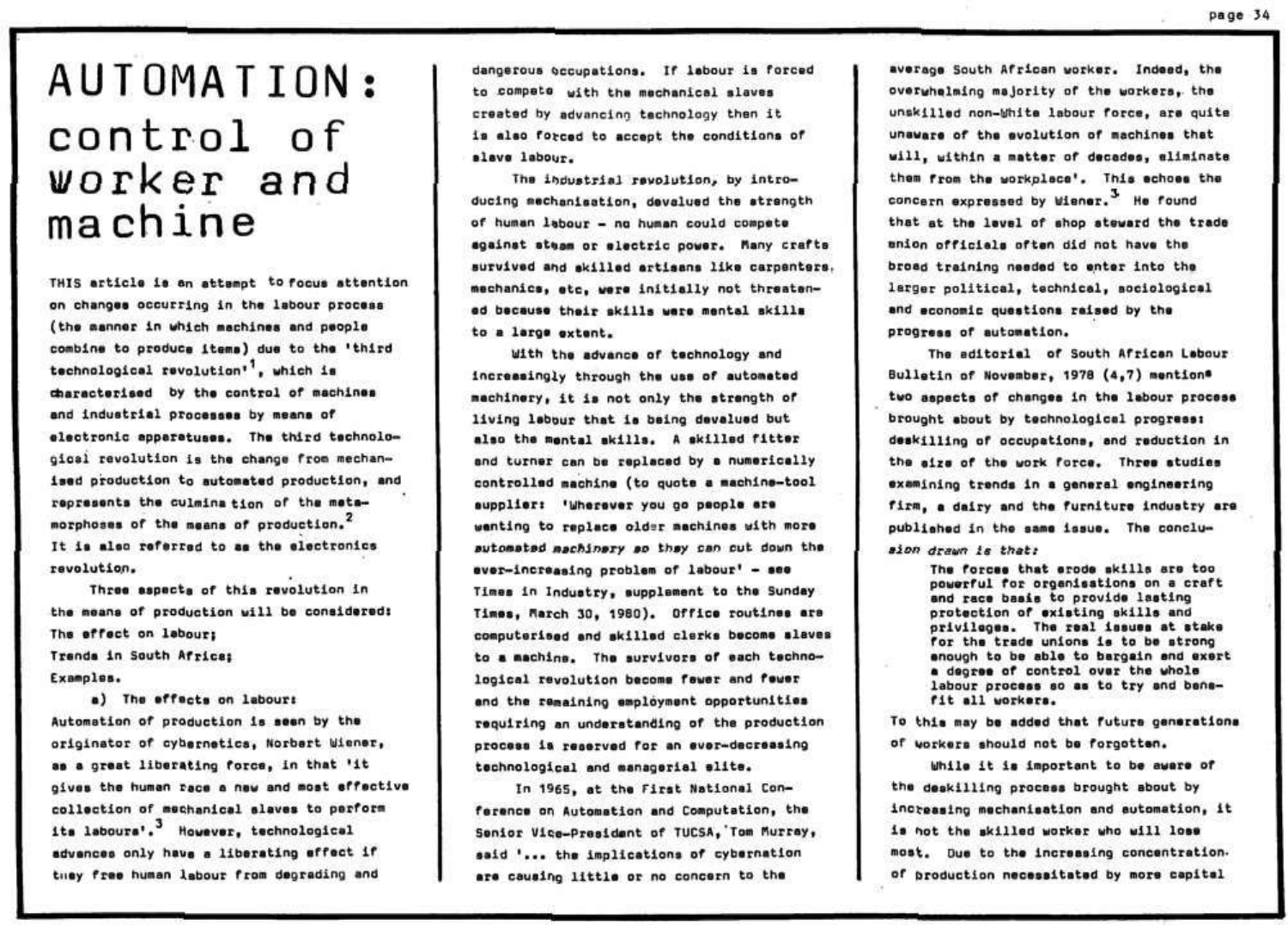intansive production, the economic base in rural areas and small communities will dateriorate. The people who stand to lose **•oat ara tha young, tha undereduceted, tha unekilled workers, tha leid-of f workere with**   $out$ moded skills and the unemployed in those areas where aconomic stagnation has resulted.

**Employment requirements for automation in South Africa were pradictad in 1969 hy GA Harvey. According to him tha raquirananta would bai 3 530 graduataa (anglnaara) 6 730 tachniciana 3 650 non—matriculente** 

**in tha pariod 1968-73.** 

**Tha expected §hortfall for non-matri**culants was 364, 5 410 for technicians and **2 250 for graduata anglnaara\* This ahowa tha**   $a$  **axpected trend as automation is increased**, ie more skilled labour is required, and explains the continual demand for skilled labour by industry. This trand does not **change aa induatrielleatlo n progreeoeo and in tha EEC countriaa the rete or change of**  employment in the period 1969-73 had decreased to 0.72 while the rate of change in output was 5,39. This means that fewer people are required in production, but that **at the eMe tiaa aore i a being produced.** 

**Linking this trend to the employment** requirements listed above indicates that as automation is introduced the demand will be for skilled labour, but the skills required **wil l ba thoaa needed to aarvice and maintain**  the ever more complex machines. The skilled artisan who was in the frontline of production **will be replaced by an automated production proceea under tha control of an unakilled**  machine operator. Employment opportunities

will also show a relative decline as product**ivit y i a incraaaad.** 

Often the skills required will be new **aklll a making aklll e acquired previously obsolete.** 

**b)** Trende in South Africat **In order to compete on internetional marketa**  and to attract investment capital, South African industries must manufacture according to international atandards and at costs **competitive with thoja of the advanced capltaliat countries. To meet theee requirementa tha local menufecturing tech**niques must be in line with those of the advanced countries.

**Plodorn manufacturing techniqueo are lncraaaingly being automatedv the reeeona for thia being:** 

1. To increase the control of management over the production process, and, therefore, **over lebourf** 

**1 1 . To aliminate tha human element i n manufacturing.** 

**Increaeed control means better plenning and the elimlnetion of tlme-waeting end unproductive procoduree.** 

By eliminating the human element in **production higher and mora coneietent**  standards can be maintained. In short **production rune tha costly rateining of lebour i s eliminated.** 

**Clearly modern industry is capital Intenelve and not labour intoneive. For South African induetry the drive to moderni se appeere to be a contradiction due to tha**  large scale unemployment and availability **of a cheep lebour supply. The South African industrialist would heeitate before** 

**modernieing, aa a lebour-eavlng machine i a only uaed i f lt e coet i s offset by the eevlng**  in labour coets and the increased productivity due to its use.

**Tha South African stat e regarda internetional trade links ee etrateglcall y important end would ancourege an increaalng intagretion into internetional trade - thi e requires modarnieation of South African induetriee. The Wlehehn end Rlekert Commissions represent some reeponeee by the**   $\mathbf{a}$  **tate.** In particular the creation of the **National flenpower Commission (MC ) cen ba seen in this light. Its principal functions**  $w111$  bei<sup>0</sup>

1. to analyse the overall manpower situation by research into the design, planning and **modarnieation of manpower programmeai i i \* to keep a close watch on developmenta on tha international labour frontf**  iii. continually to evaluate the application and effectiveness of labour legislation and practice.

In general the recommendations of the Commissions will have the following effects: **1\* creete a ateble urban lebour force which wil l be i n e privilege d poeltion reletlve to migrant labour|** 

ii. encourage the training of labour to meet the demands of modernisation. For this to be viable a stable labour force is necessary. This would mean higher pay for those **included** in the overall plan, but productivity **would ba higheri** 

**iii . removal of the unampioyad end underemployed from urban areas.** 

**The etate\*e reepon»a i s to co-opt a section of the block lebour force by sharing**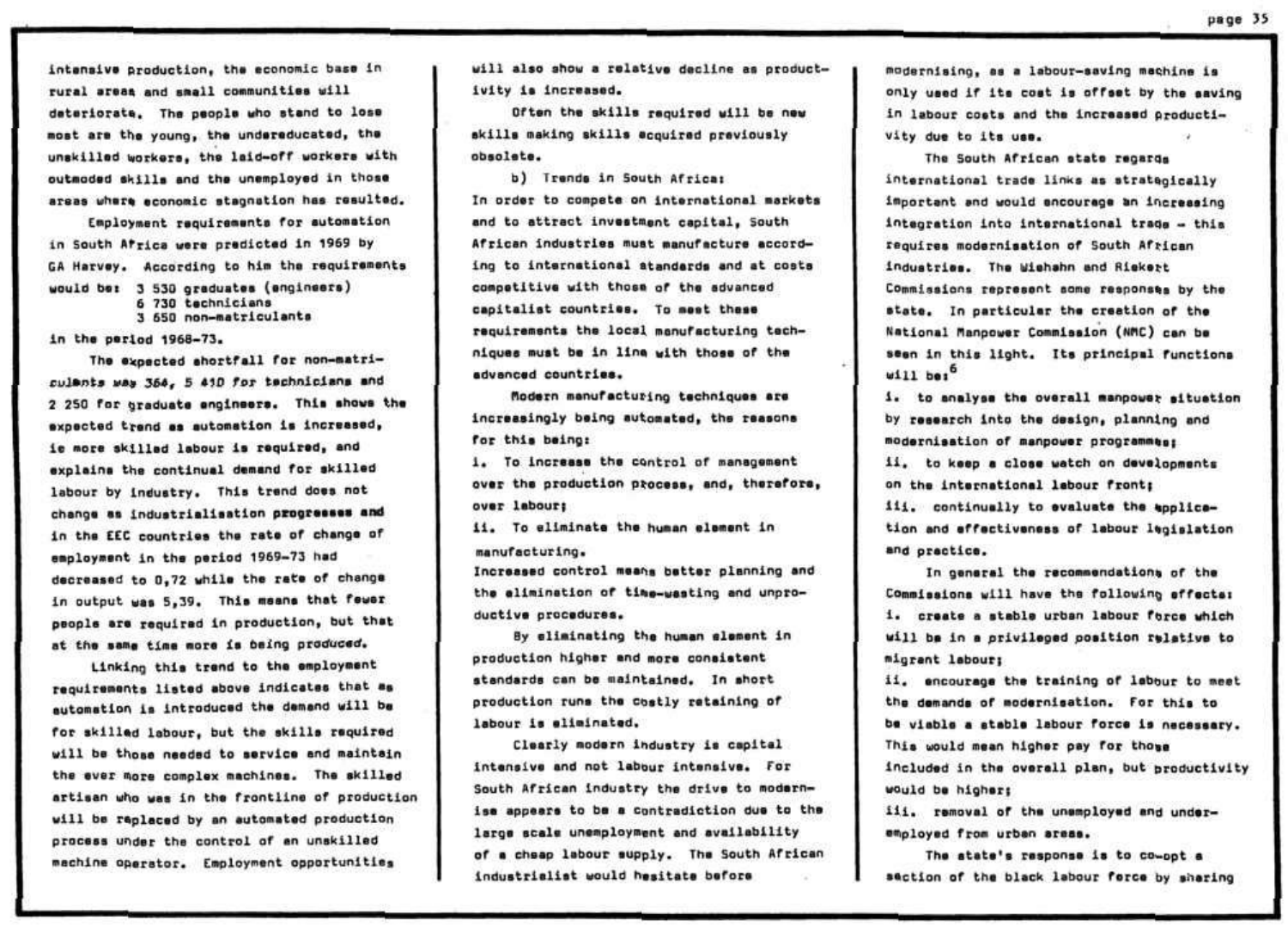the prosperity generated by increased productivity with them.

c) Examples:

Three main areas of automation can be identified:<sup>4</sup>

i. Electronic Data Processing (EDP) In this area electronic computers are used for processing of information in the insur-ance, banking and other mainly clerical branches of accupation. Nany clerical and secretarial functions, even in smaller businesses, are being taken over by minicomputers or electronically controlled machines.

The main benefit to management does not derive from automation of routine clerical duties but from the information processing capabilities of electronic computers. EDP provides management with a source of information enabling them to exercise greater control over their organisations, increasing efficiency and productivity.

ii. Process Control

This is used in direct control of the production process in industries like petro-chamical (the most advanced application); pulp and paper industry - these have been increasingly automated and the expected expenditure on automation over the five years 1969-73 was R16,15-m; ore retrievel in mining, steel rolling mills and the metallurgical industries.

iii. Advanced mechanisation or small scale automation

In this field automation is being introduced into sectors which traditionally have been labour intensive.

Such industries are ones in which batch production has dominated over flow line production. Productivity has been low because of poor machine utilization. Two examples are the metalworking industry and the garment industry.

In metalworking numerically controlled machines are replacing skills held by skilled machine operators. The latest generation of these machines are extremely flexible and use micro-computers to control operations. These machines are less expensive today than their predecessors of ten years ago and are suited to batch production because of the orester flexibility inherent in computer control.

The clothing industry is characterised by low capital costs and high labour intensity. Changing fashions and the complexity of production have precluded the design of purpose built machines. The micro electronics revolution is changing this and self programming robot arms are being produced for use in cutting. Layout of patterns on the cloth to minimise wastage has been computerised (eq at the Edger's factory at Tonomat). In fact a visit to a multinational owned factory (eg Hang Ten) will show that in the garment industry the competitive edge is no longer labour costs but technology employed.

The introduction of automated production and control processes is based on the electronics revolution. Labour is not only affected in industries which are being automated but also in industries producing equipment for automation. A striking example is the manufacture of electronic

telephone exchanges. In the UK in changing over from electro-mechanical to electronic exchanges over 90% of the work force employed on the production of electro-mechanical exchanges was made redundant.

Uherever shectronic circuits are used in equipment they are designed for ease of maintenance and repair. So-called skilled slectronics 'engineers' or 'technicians' are often secole with no more than a month or two's training. Their skills consist of using diagnostic aids to trace a possible fault to a particular sub-module (unit) which is replaced. The faulty module is either repaired by a small workshop staff, or else thrown away as screp. A typical example of this is the television receiver rapeir business. This does mean that a country can use high technology techniques without ever building up the basic skills, and this leads to greater dependency on sources of these skills like multinational companies and expatriates.

Another sxample of skills being devalued through the use of electronic circuitry is in the watchmaking industry, or in South Africa, the gatch repair industry. Dioital electronic watches should last a lifetime with only periodic battery replacements required. Repairs are not worth the cost due to the ever decreesing prices. Watch repairers could therefore be of ever less relevance,

Further examples of automated production are briefly listed:

- computerised electronic weighing at SA Titan Products. 'This will not be an operatorless plant... It cuts down on the amount